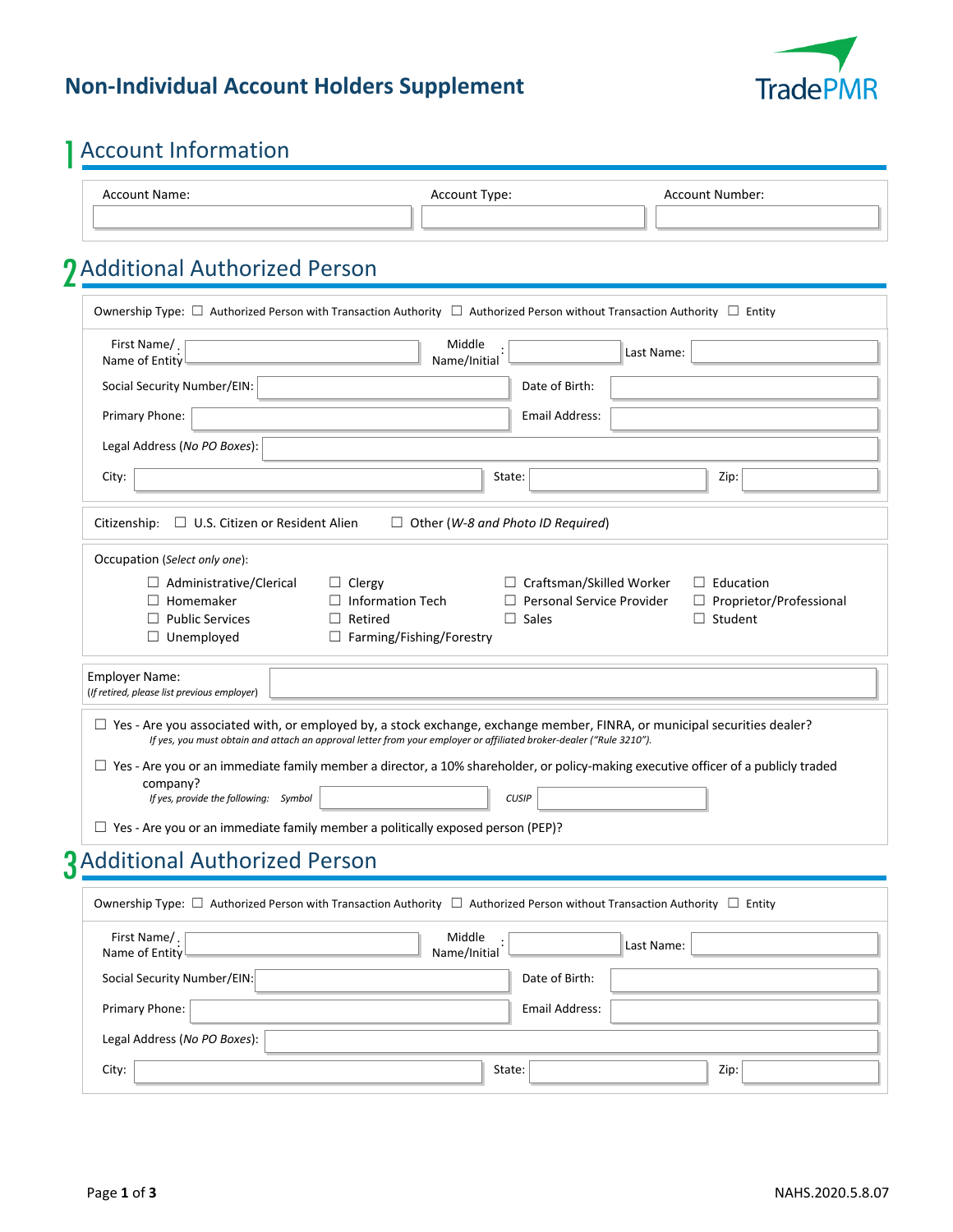### Continued Additional Authorized Person

| Citizenship: $\Box$ U.S. Citizen or Resident Alien                                                                                                                                                                                                     |                                                                                        | $\Box$ Other (W-8 and Photo ID Required)                                            |                                                                      |
|--------------------------------------------------------------------------------------------------------------------------------------------------------------------------------------------------------------------------------------------------------|----------------------------------------------------------------------------------------|-------------------------------------------------------------------------------------|----------------------------------------------------------------------|
| Occupation (Select only one):                                                                                                                                                                                                                          |                                                                                        |                                                                                     |                                                                      |
| $\Box$ Administrative/Clerical<br>Homemaker<br><b>Public Services</b><br>$\Box$ Unemployed                                                                                                                                                             | $\Box$ Clergy<br>$\Box$ Information Tech<br>Retired<br>□ Farming/Fishing/Forestry      | $\Box$ Craftsman/Skilled Worker<br>$\Box$ Personal Service Provider<br>$\Box$ Sales | $\Box$ Education<br>$\Box$ Proprietor/Professional<br>$\Box$ Student |
| <b>Employer Name:</b><br>(If retired, please list previous employer)                                                                                                                                                                                   |                                                                                        |                                                                                     |                                                                      |
| $\Box$ Yes - Are you associated with, or employed by, a stock exchange, exchange member, FINRA, or municipal securities dealer?<br>If yes, you must obtain and attach an approval letter from your employer or affiliated broker-dealer ("Rule 3210"). |                                                                                        |                                                                                     |                                                                      |
| $\Box$ Yes - Are you or an immediate family member a director, a 10% shareholder, or policy-making executive officer of a publicly traded<br>company?                                                                                                  |                                                                                        |                                                                                     |                                                                      |
| If yes, provide the following: Symbol                                                                                                                                                                                                                  |                                                                                        | <b>CUSIP</b>                                                                        |                                                                      |
| $\Box$ Yes - Are you or an immediate family member a politically exposed person (PEP)?                                                                                                                                                                 |                                                                                        |                                                                                     |                                                                      |
| <b>Additional Authorized Person</b>                                                                                                                                                                                                                    |                                                                                        |                                                                                     |                                                                      |
| Ownership Type: $\Box$ Authorized Person with Transaction Authority $\Box$ Authorized Person without Transaction Authority $\Box$ Entity                                                                                                               |                                                                                        |                                                                                     |                                                                      |
| First Name/.                                                                                                                                                                                                                                           | Middle                                                                                 |                                                                                     |                                                                      |
| Name of Entity                                                                                                                                                                                                                                         | Name/Initial                                                                           | Last Name:                                                                          |                                                                      |
| Social Security Number/EIN:                                                                                                                                                                                                                            |                                                                                        | Date of Birth:                                                                      |                                                                      |
| Primary Phone:                                                                                                                                                                                                                                         |                                                                                        | <b>Email Address:</b>                                                               |                                                                      |
| Legal Address (No PO Boxes):                                                                                                                                                                                                                           |                                                                                        |                                                                                     |                                                                      |
| City:                                                                                                                                                                                                                                                  |                                                                                        | State:                                                                              | Zip:                                                                 |
| Citizenship: $\Box$ U.S. Citizen or Resident Alien                                                                                                                                                                                                     |                                                                                        | $\Box$ Other (W-8 and Photo ID Required)                                            |                                                                      |
| Occupation (Select only one):                                                                                                                                                                                                                          |                                                                                        |                                                                                     |                                                                      |
| $\Box$ Administrative/Clerical<br>Homemaker<br>$\Box$ Public Services<br>$\Box$ Unemployed                                                                                                                                                             | $\Box$ Clergy<br>Information Tech<br>$\Box$ Retired<br>$\Box$ Farming/Fishing/Forestry | $\Box$ Craftsman/Skilled Worker<br>Personal Service Provider<br>$\Box$ Sales        | $\Box$ Education<br>□ Proprietor/Professional<br>$\Box$ Student      |
| <b>Employer Name:</b><br>(If retired, please list previous employer)                                                                                                                                                                                   |                                                                                        |                                                                                     |                                                                      |
| $\Box$ Yes - Are you associated with, or employed by, a stock exchange, exchange member, FINRA, or municipal securities dealer?<br>If yes, you must obtain and attach an approval letter from your employer or affiliated broker-dealer ("Rule 3210"). |                                                                                        |                                                                                     |                                                                      |
| $\Box$ Yes - Are you or an immediate family member a director, a 10% shareholder, or policy-making executive officer of a publicly traded<br>company?                                                                                                  |                                                                                        |                                                                                     |                                                                      |
| If yes, provide the following: Symbol                                                                                                                                                                                                                  |                                                                                        | <b>CUSIP</b>                                                                        |                                                                      |
| $\Box$ Yes - Are you or an immediate family member a politically exposed person (PEP)?                                                                                                                                                                 |                                                                                        |                                                                                     |                                                                      |